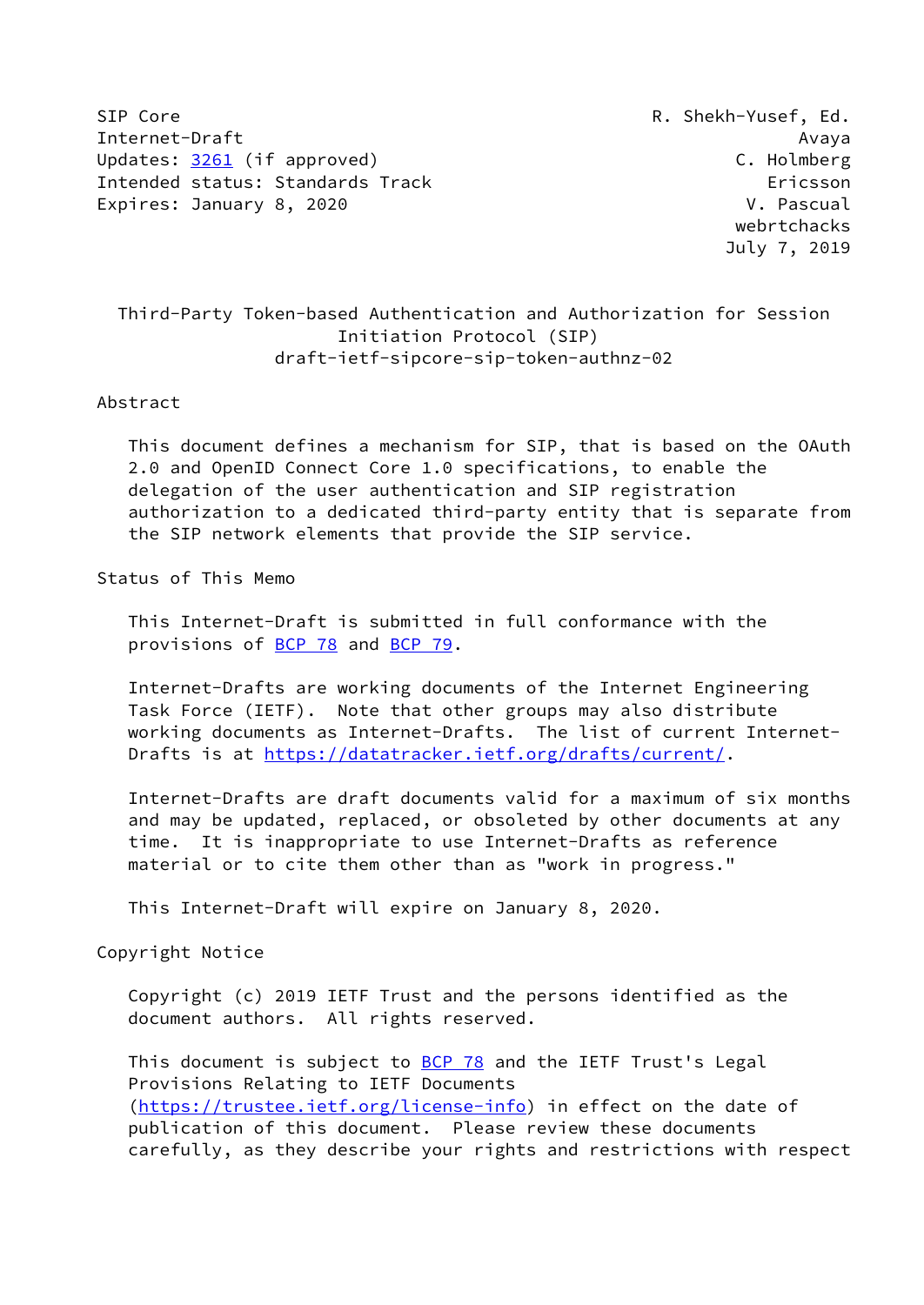<span id="page-1-1"></span>Internet-Draft 3rd-Party Token-based AuthNZ for SIP July 2019

 to this document. Code Components extracted from this document must include Simplified BSD License text as described in Section 4.e of the Trust Legal Provisions and are provided without warranty as described in the Simplified BSD License.

 This document may contain material from IETF Documents or IETF Contributions published or made publicly available before November 10, 2008. The person(s) controlling the copyright in some of this material may not have granted the IETF Trust the right to allow modifications of such material outside the IETF Standards Process. Without obtaining an adequate license from the person(s) controlling the copyright in such materials, this document may not be modified outside the IETF Standards Process, and derivative works of it may not be created outside the IETF Standards Process, except to format it for publication as an RFC or to translate it into languages other than English.

### Table of Contents

|                  |                                                |  |  |  |  |  | $\overline{2}$  |
|------------------|------------------------------------------------|--|--|--|--|--|-----------------|
| 1.1.             |                                                |  |  |  |  |  | $\overline{3}$  |
|                  | 1.2. SIP User Agent Types                      |  |  |  |  |  | $\overline{3}$  |
|                  | $2.$ Authentication and Authorization flow $.$ |  |  |  |  |  | $\overline{4}$  |
|                  |                                                |  |  |  |  |  | $\overline{4}$  |
|                  |                                                |  |  |  |  |  | $\overline{4}$  |
|                  |                                                |  |  |  |  |  | 6               |
| <u>2.2</u> .     | Initial Registration                           |  |  |  |  |  | $\overline{1}$  |
|                  | Subsequent Registrations<br>2.3.               |  |  |  |  |  | 8               |
|                  | Non-Registration Requests<br>2.4.              |  |  |  |  |  | 8               |
| 3.               | WWW-Authenticate Response Header Field         |  |  |  |  |  | $\underline{8}$ |
| $\overline{4}$ . | 'sip.token' Media Feature Tag                  |  |  |  |  |  | $\overline{9}$  |
| $\overline{5}$ . |                                                |  |  |  |  |  | 9               |
| 6.               |                                                |  |  |  |  |  | 10              |
|                  | 6.1. SIP Media Feaure Tag                      |  |  |  |  |  | 10              |
|                  |                                                |  |  |  |  |  | 10              |
| 7.               |                                                |  |  |  |  |  | 10              |
| 8.               |                                                |  |  |  |  |  | 11              |
|                  | Authors' Addresses                             |  |  |  |  |  | 12              |

<span id="page-1-0"></span>[1](#page-1-0). Introduction

The SIP protocol [\[RFC3261](https://datatracker.ietf.org/doc/pdf/rfc3261)] uses the framework used by the HTTP protocol for authenticating users, which is a simple challenge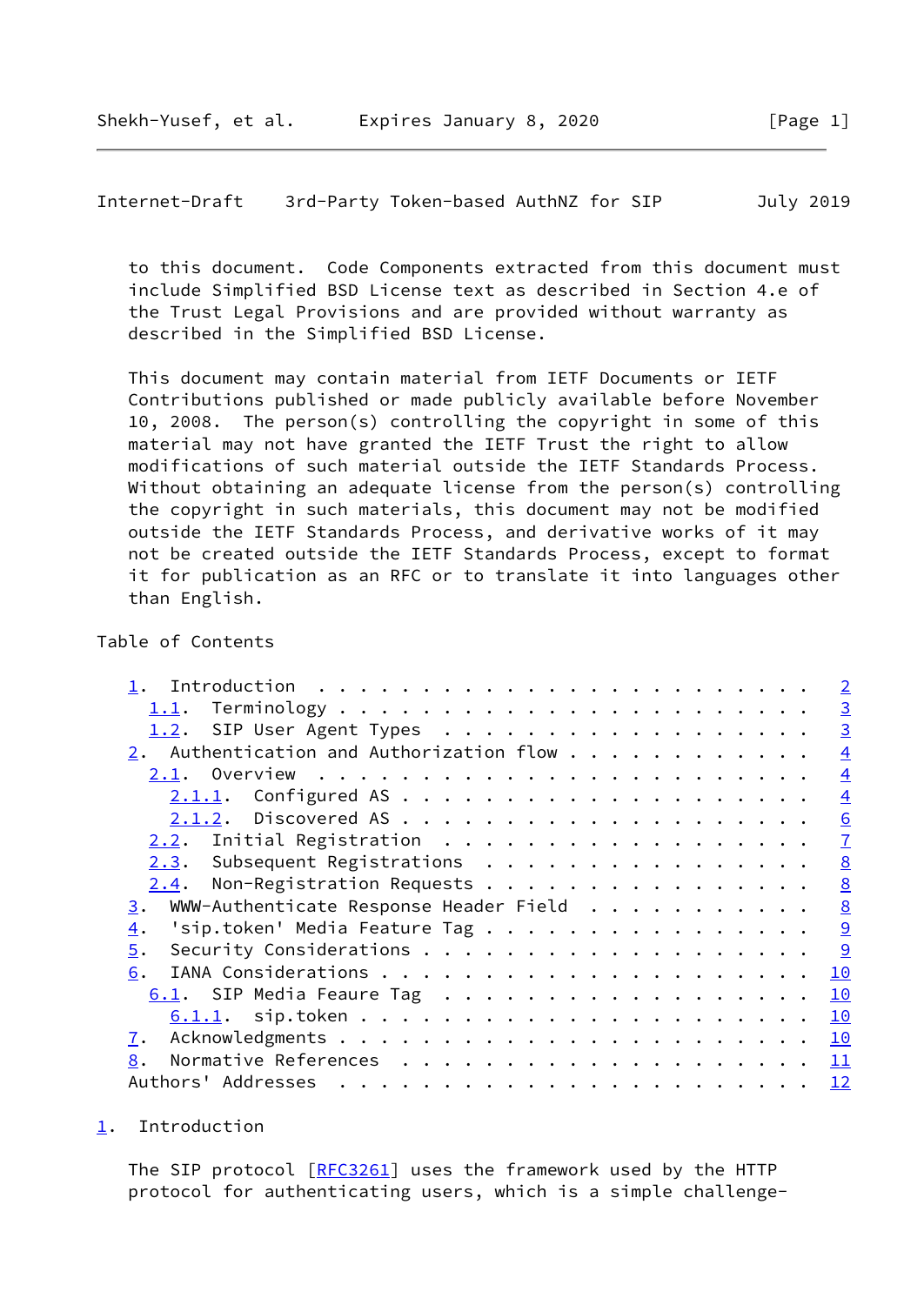response authentication mechanism that allows a server to challenge a client request and allows a client to provide authentication information in response to that challenge.

Shekh-Yusef, et al. Expires January 8, 2020 [Page 2]

<span id="page-2-1"></span>Internet-Draft 3rd-Party Token-based AuthNZ for SIP July 2019

 OAuth 2.0 [[RFC6749](https://datatracker.ietf.org/doc/pdf/rfc6749)] defines a token based authorization framework to allow clients to access resources on behalf of their user.

The OpenID Connect 1.0 [\[OPENID](#page-11-2)] specifications defines a simple identity layer on top of the OAuth 2.0 protocol, which enables clients to verify the identity of the user based on the authentication performed by a dedicated authorization server, as well as to obtain basic profile information about the user.

 This document defines an mechanism for SIP, that is based on the OAuth 2.0 and OpenID Connect Core 1.0 specifications, to enable the delegation of the user authentication and SIP registration authorization to a dedicated third-party entity that is separate from the SIP network elements that provide the SIP service.

### <span id="page-2-0"></span>[1.1](#page-2-0). Terminology

 The key words "MUST", "MUST NOT", "REQUIRED", "SHALL", "SHALL NOT", "SHOULD", "SHOULD NOT", "RECOMMENDED", "MAY", and "OPTIONAL" in this document are to be interpreted as described in [\[RFC2119](https://datatracker.ietf.org/doc/pdf/rfc2119)].

### <span id="page-2-2"></span>[1.2](#page-2-2). SIP User Agent Types

 [RFC6749] defines two types of clients, confidential and public, that apply to the SIP User Agents.

- o Confidential User Agent: is a SIP UA that is capable of maintaining the confidentiality of the user credentials and any tokens obtained using these user credentials.
- o Public User Agent: is a SIP UA that is incapable of maintainings the confidentiality of the user credentials and any obtained tokens.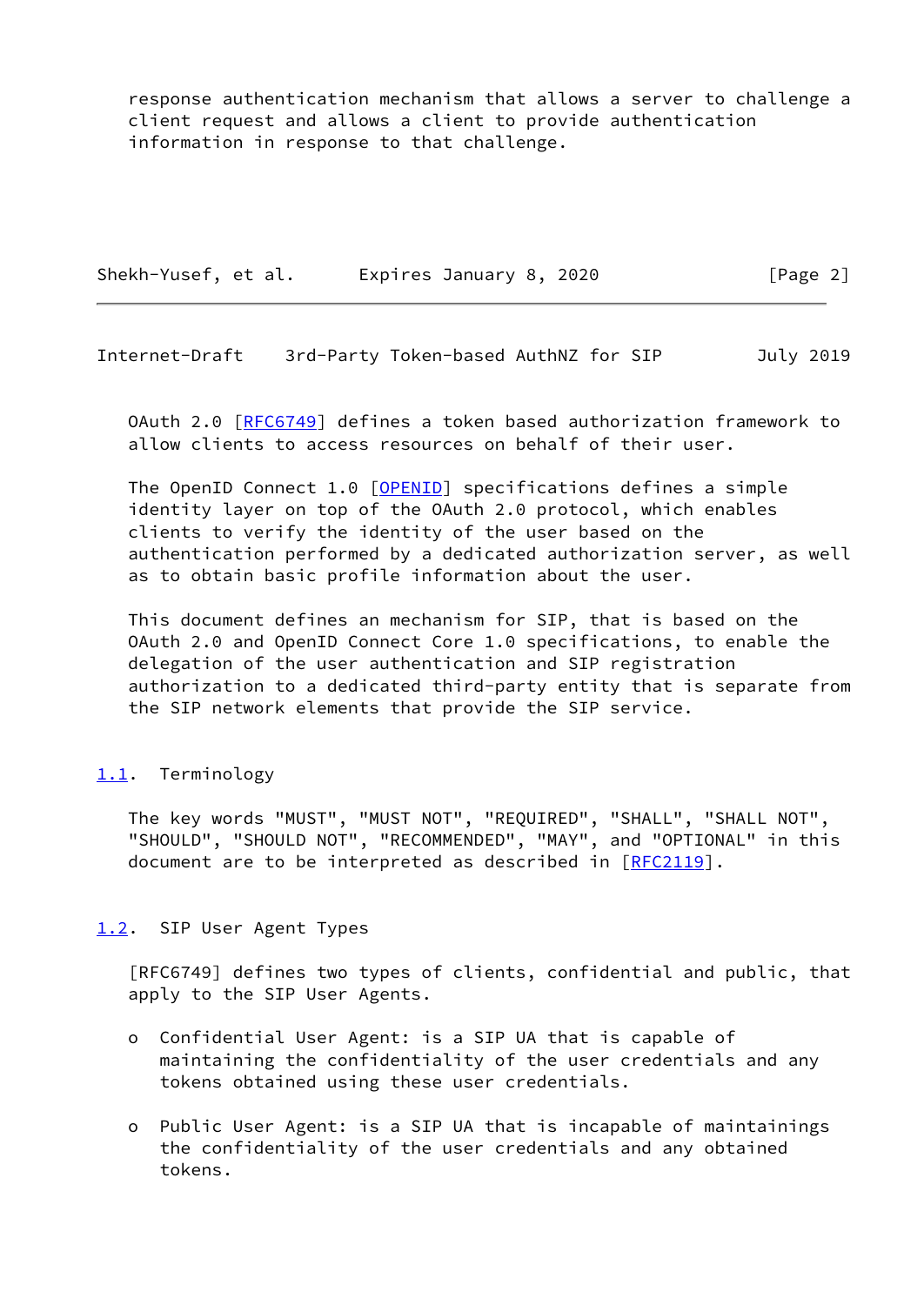Shekh-Yusef, et al. Expires January 8, 2020 [Page 3]

<span id="page-3-1"></span>Internet-Draft 3rd-Party Token-based AuthNZ for SIP July 2019

<span id="page-3-0"></span>[2](#page-3-0). Authentication and Authorization flow

 This flow is used by a Confidential UA with rich UI to authenticate to an authorization server and to directly obtain tokens to be able to register and get service from the SIP network.

### <span id="page-3-2"></span>[2.1](#page-3-2). Overview

The following sections provide overview of the supported flows.

# <span id="page-3-3"></span>[2.1.1](#page-3-3). Configured AS

 The following figure provides a high level view of flow of messages when the UA is aware of the AS ahead of time:

| UA | Registrar                                                |
|----|----------------------------------------------------------|
|    | [00] The UA prompts the user to provides his credentials |
|    | [01] HTTP POST /token                                    |
|    | [02] 200 OK {access_token, refresh_token, [id_token]}    |
|    |                                                          |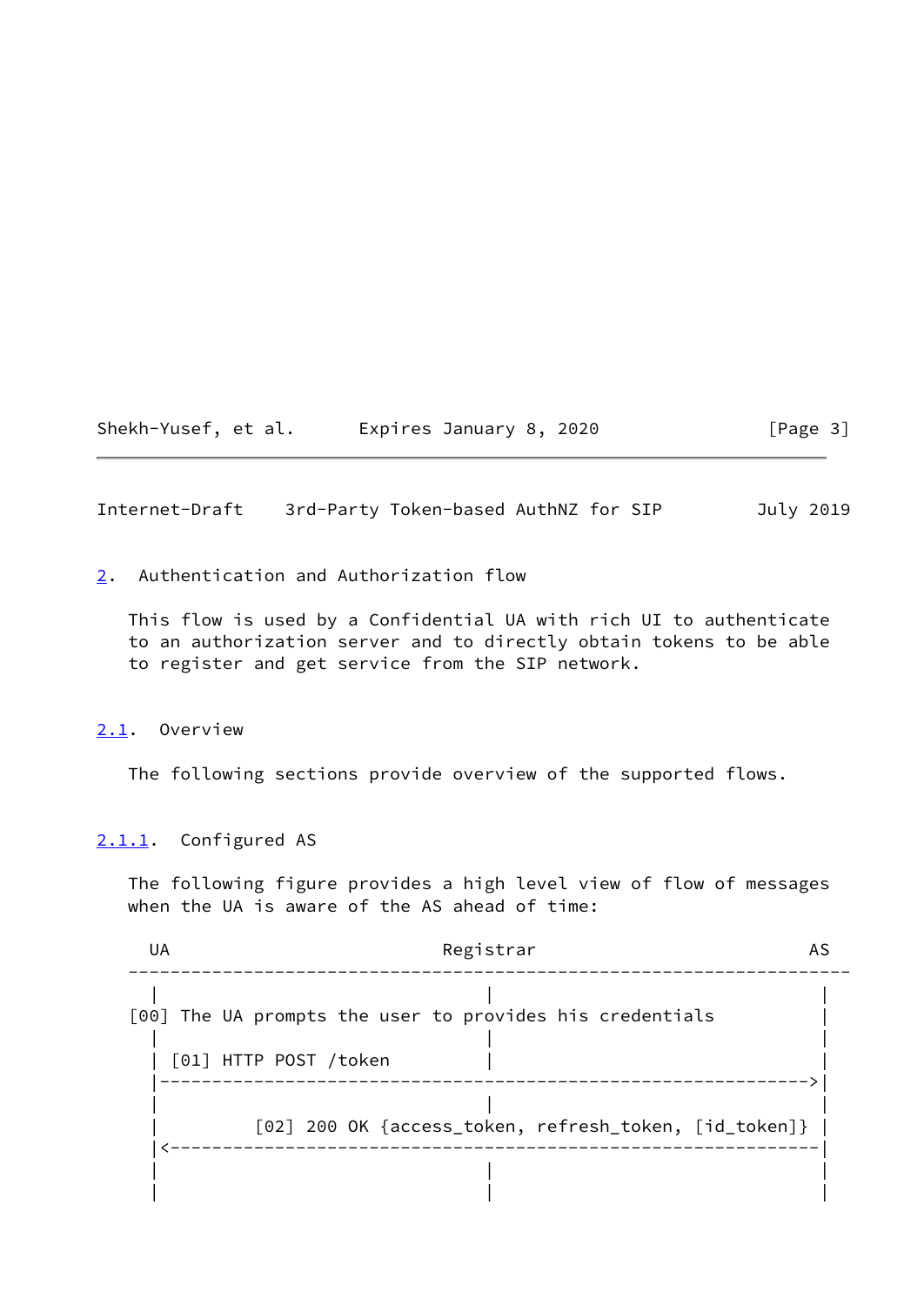[03] REGISTER Authorization: Bearer <access\_token> |------------------------------>| | | | | | | [04] HTTP POST /introspect | | | {access\_token} | | |------------------------------>| | | | [05] 200 OK {metadata} | | |<------------------------------| | | | | [06] 200 OK | | |<------------------------------| | | | |

Shekh-Yusef, et al. Expires January 8, 2020 [Page 4]

Internet-Draft 3rd-Party Token-based AuthNZ for SIP July 2019

In step [00], the UA collects the user's credentials with the AS.

 In steps [01] and [02], the UA first contacts the Authorization Server to authenticate the user and obtain tokens to be used to get access to the SIP network.

 The tokens returned to the UA depend on the type of server: with an OAuth Authorization Server, the tokens provided are the access token and refresh token. With an OpenID Connect server, an additional ID- Token is returned, which contains the SIP URI of the user. The method used to authenticate the user and obtain these tokens is out of scope for this document.

 In step [03], the UA starts the registration process with the SIP registrar by sending a REGISTER request with the access token it obtained previously.

 The registrar validates the access token, and if the access token provided by the UA is an opaque token, then the registrar MAY perform an introspection, steps [04] and [05], to obtain more information about the token and its scope, as per [[RFC7662](https://datatracker.ietf.org/doc/pdf/rfc7662)]. Otherwise, after the registrar validates the token to make sure it was signed by a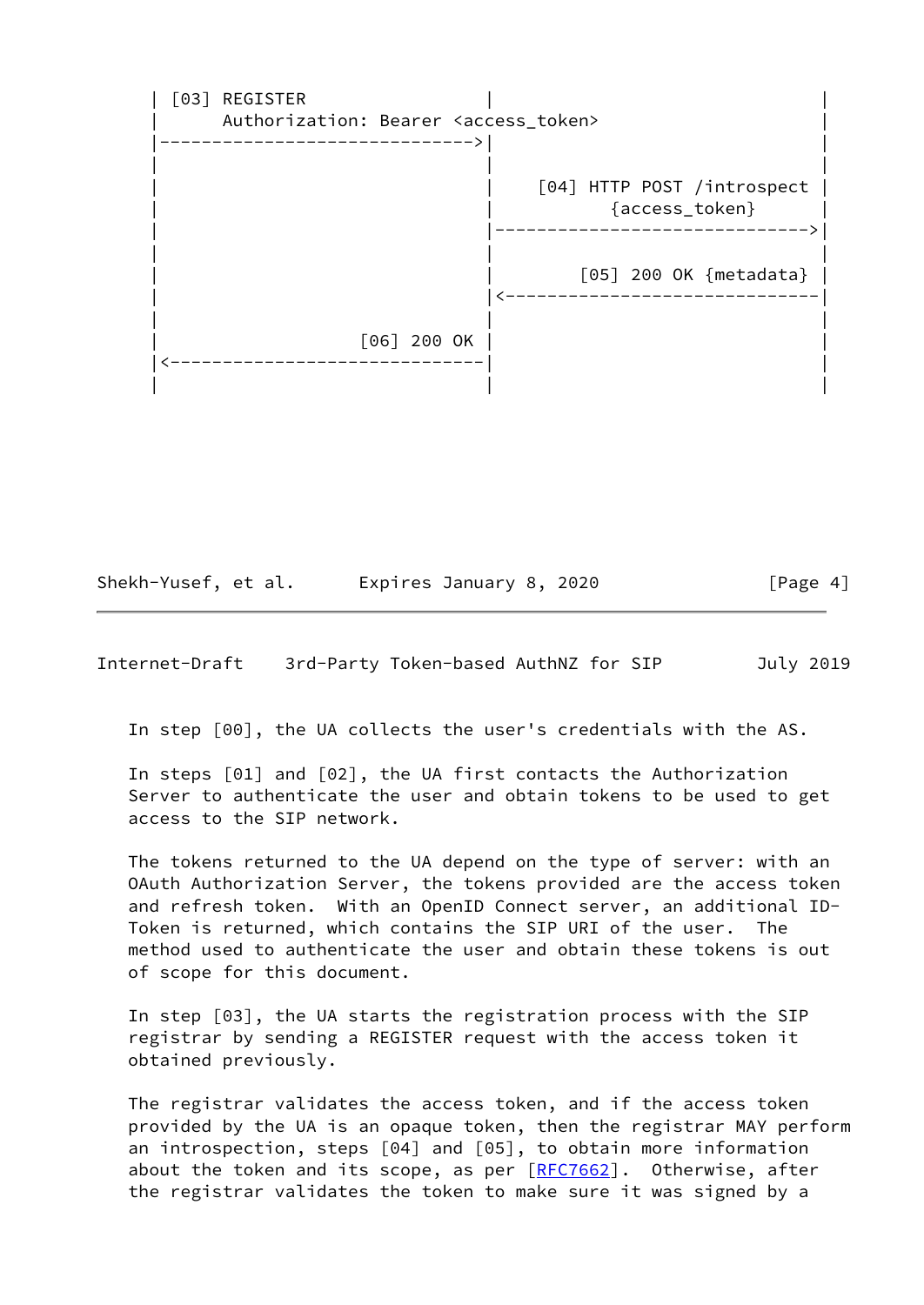trusted entity, it inspects its claims and act upon it.

 When the registrar is satisfied with the token, it then replies with the 200 OK to complete the registration process.

| Shekh-Yusef, et al. | Expires January 8, 2020 | [Page 5] |
|---------------------|-------------------------|----------|
|---------------------|-------------------------|----------|

<span id="page-5-1"></span>Internet-Draft 3rd-Party Token-based AuthNZ for SIP July 2019

### <span id="page-5-0"></span>[2.1.2](#page-5-0). Discovered AS

 The following figure provides a high level view of flow of messages when the UA discovers the AS to conatc from the registrar:

| Registrar                                                                                         |  |
|---------------------------------------------------------------------------------------------------|--|
| [07] REGISTER                                                                                     |  |
| [08] 401 Unauthorized<br>WWW-Authenticate: Bearer "authz_server"=" <authz_server>"</authz_server> |  |
|                                                                                                   |  |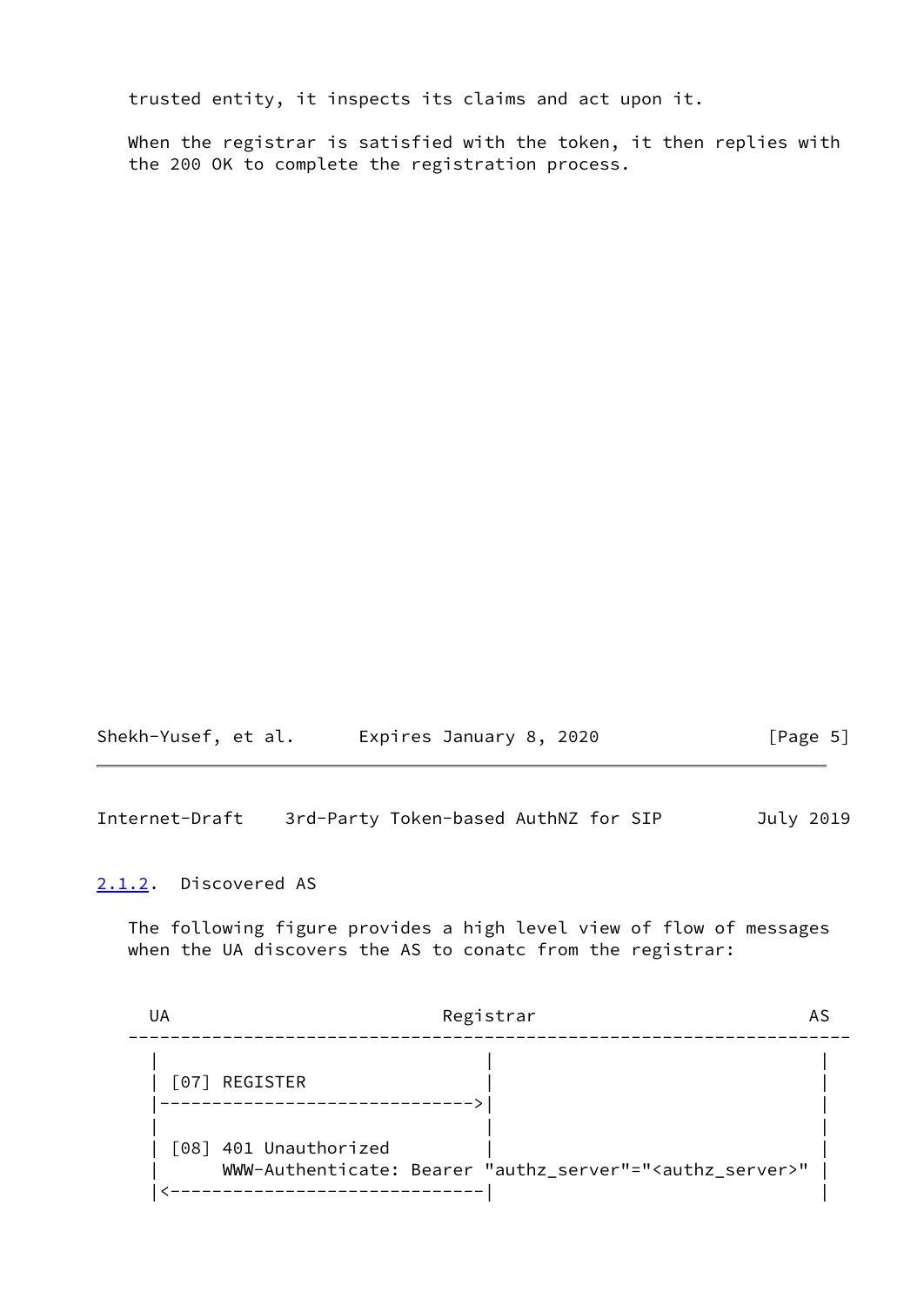

 In step [07] the UA starts the registration process by sending a SIP REGISTER request to the registrar without any credentials. The REGISTER request includes an indication that the UA supports token based autentication in the form of sip.token media feature tag. The registrar then challenges the UA, in step [08], by responding with 401 Unauthorized and includes the authorization server to contact to obtain a token.

In step [09], the UA collects the user's credentials with the AS.

| Shekh-Yusef, et al. | Expires January 8, 2020 | [Page 6] |
|---------------------|-------------------------|----------|
|---------------------|-------------------------|----------|

<span id="page-6-0"></span>Internet-Draft 3rd-Party Token-based AuthNZ for SIP July 2019

 In steps [10] and [11], the UA contacts the Authorization Server to authenticate the user and obtain tokens to be used to get access to the SIP network.

 The tokens returned to the UA depend on the type of server: with an OAuth Authorization Server, the tokens provided are the access token and refresh token. With an OpenID Connect server, an additional ID- Token is returned, which contains the SIP URI of the user. The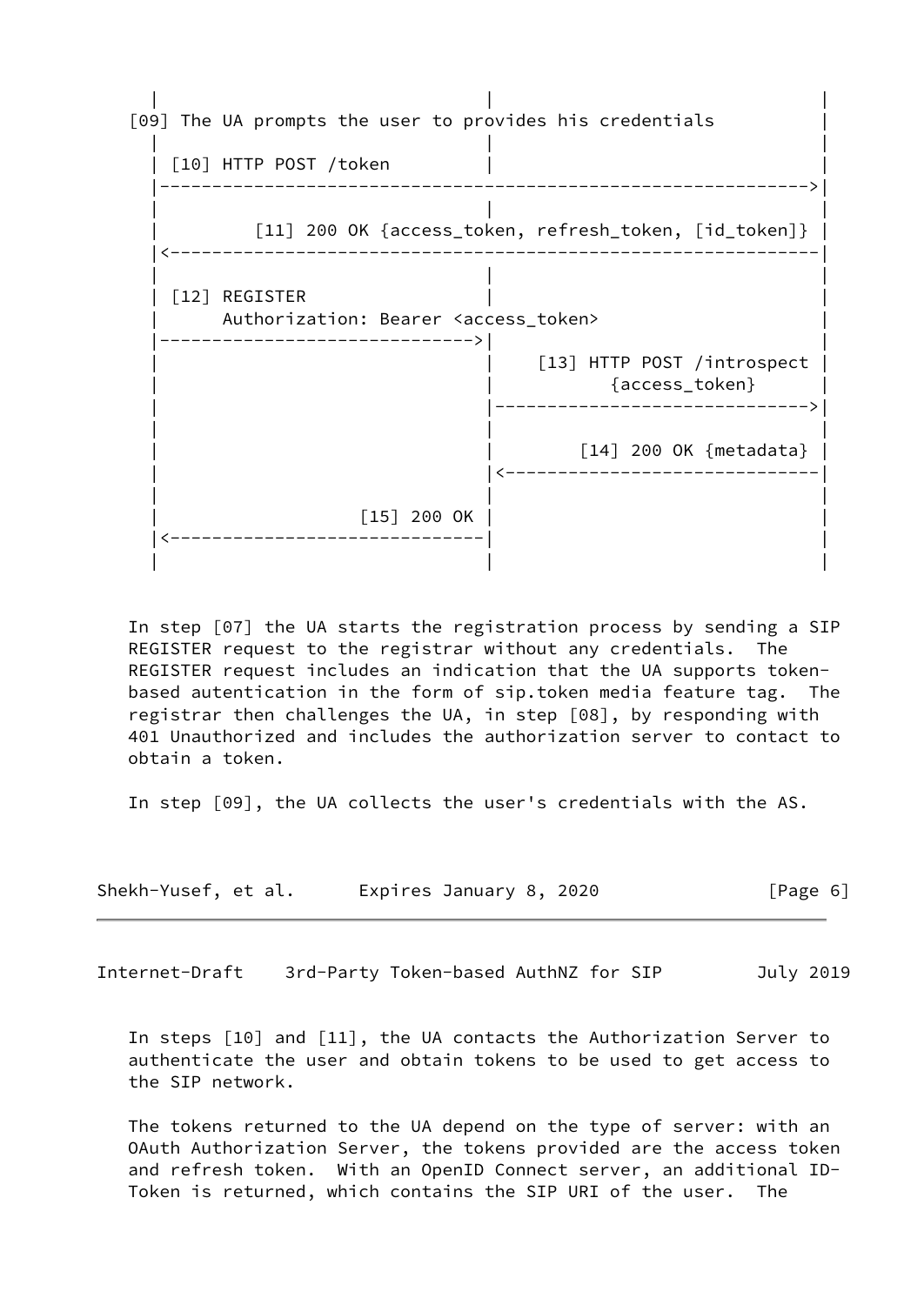method used to authenticate the user and obtain these tokens is out of scope for this document.

 In step [12], the UA retries the registration process with the SIP registrar by sending a REGISTER request with the access token it obtained previously.

 The registrar validates the access token, and if the access token provided by the UA is an opaque token, then then registrar MAY perform an introspection, steps [13] and [14], to obtain more information about the token and its scope, as per  $[REC7662]$ . Otherwise, after the registrar validates the token to make sure it was signed by a trusted entity, it inspects its claims and act upon it.

<span id="page-7-0"></span>[2.2](#page-7-0). Initial Registration

 If the UA has already obtained a token, then the UA starts the registration process, step [03], by sending a REGISTER request, with the access token in the Authorization header, to the registrar.

 If the UA does not have a token, then the UA starts the registration process, step [07], by sending a REGISTER request without an Authorization header. The registrar MUST then challenge the UA by responding with 401 Unauthorized and include the WWW-Authenticate Response Header Field which includes the server to contact to obtain a token, as specified in **Section 3** 

 The REGISTER request SHOULD include a sip.token media feature tag in the Contact header field of the request, unless it knows (e.g., by means of configuration) that the registrar supports the token authentication mechanism.

 The UA MUST include an Authorization header field with the Bearer scheme in the request to carry the access token, as specified in  $[REG750]$ .

 When the registrar is satisfied with the token, it then replies with the 200 OK to complete the registration process.

| Shekh-Yusef, et al. | Expires January 8, 2020 | [Page 7] |
|---------------------|-------------------------|----------|
|---------------------|-------------------------|----------|

<span id="page-7-2"></span>Internet-Draft 3rd-Party Token-based AuthNZ for SIP July 2019

<span id="page-7-1"></span>[2.3](#page-7-1). Subsequent Registrations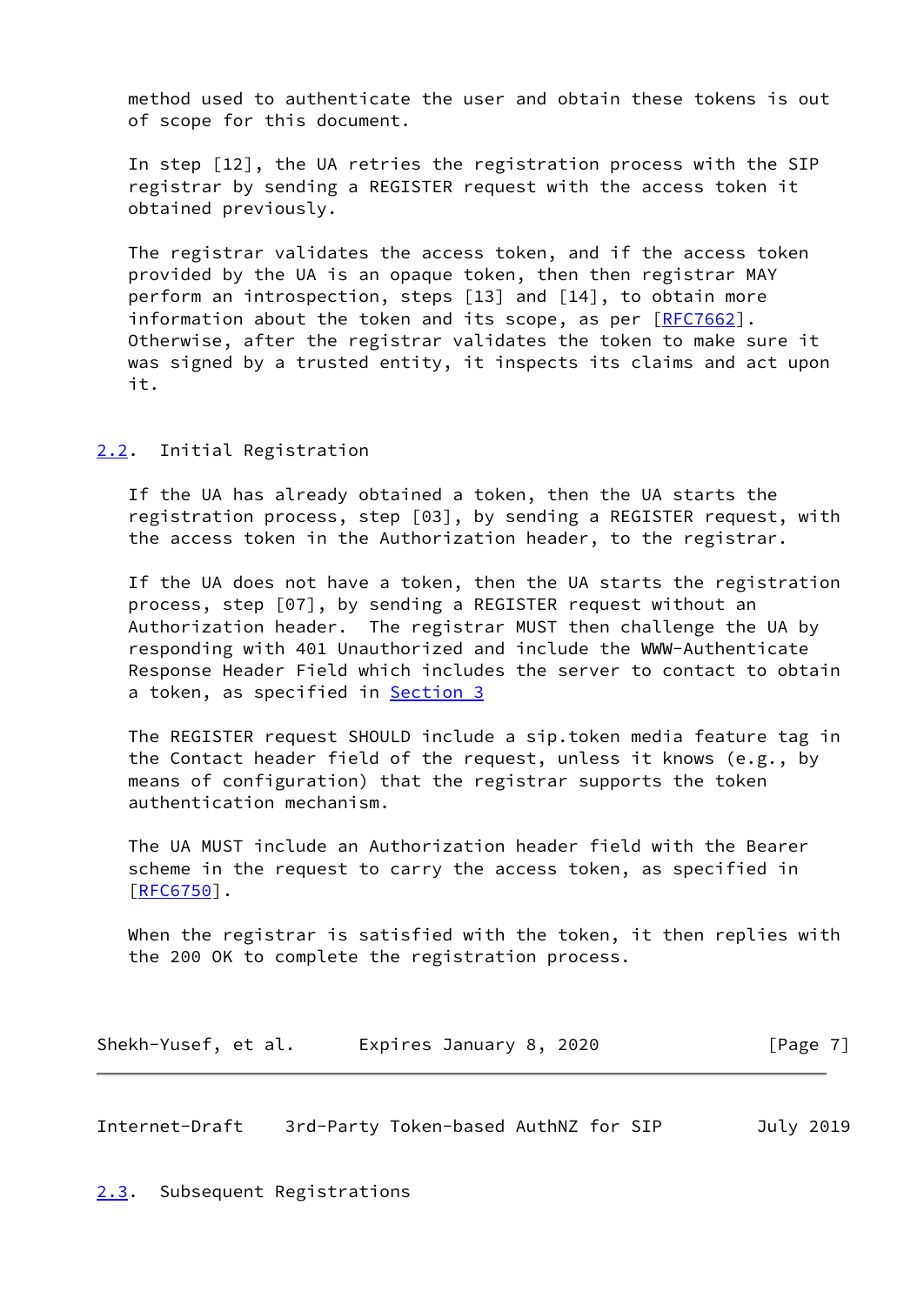All subsequent REGISTER requests from the UA MUST include a valid access token. The UA MUST obtain a new access token before the access token expiry period to continue to get service from the system. The method used to obtain a new fresh access tokens is out of scope for this document.

 The REGISTER request SHOULD include a sip.token media feature tag in the Contact header field of the request, unless it knows (e.g., by means of configuration) that the registrar supports the token authentication mechanism.

### <span id="page-8-0"></span>[2.4](#page-8-0). Non-Registration Requests

 The UA MUST NOT insert a token in a non-REGISTER request, unless the non-REGISTER request has been challenged, or the peer is considered a trusted entity.

 If a non-REGISTER request from the UA is challenged with a WWW- Authenticate header field to provide credentials for the same realm specified in the challenge to the registration request, then the UA MUST include a valid access token in the request retry. The UA MUST include an Authorization header field with the Bearer scheme in the request to carry the access token, as specified in [[RFC6750\]](https://datatracker.ietf.org/doc/pdf/rfc6750).

 Challenges with WWW-Authenticate with different realm specified in the challenge to the registration request are out of scope for this document. Challenges with Proxy-Authenticate are out of scope for this document.

### <span id="page-8-1"></span>[3](#page-8-1). WWW-Authenticate Response Header Field

 This section describes the syntax of the WWW-Authenticate Response Header Field when used with the Bearer scheme to challenge the UA for credentials.

```
challenge = ("Bearer" LWS bearer-cln \star (COMMA bearer-cln))
bearer-cln = realm / scope / authz-server / error /
             auth-param
authz-server = "authz_server" EQUAL authz-server-value
authz-server-value = quoted-string
```
The realm and auth-param parameters are defined in  $[REC3261]$ .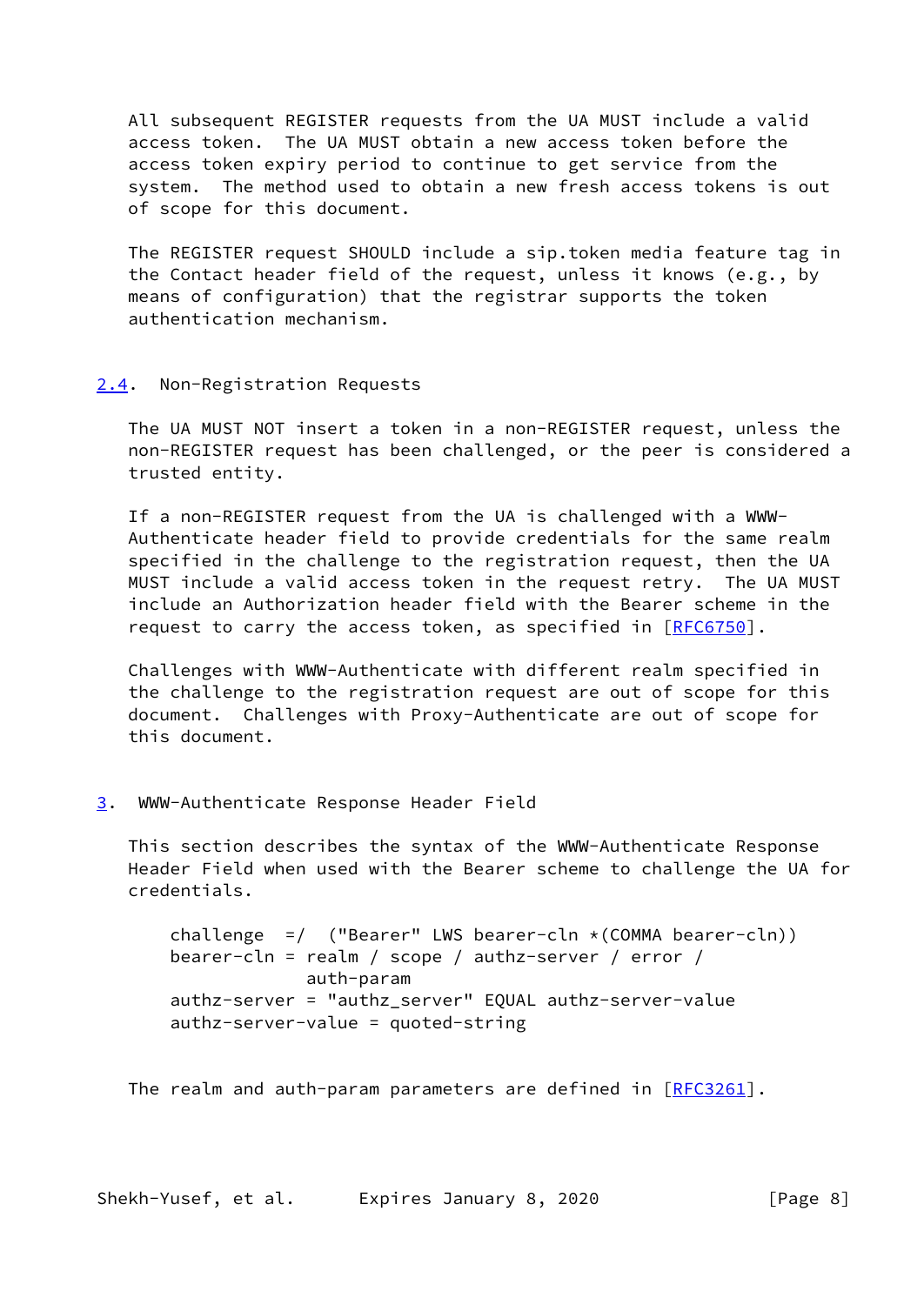<span id="page-9-1"></span>Internet-Draft 3rd-Party Token-based AuthNZ for SIP July 2019

As per [\[RFC3261](https://datatracker.ietf.org/doc/pdf/rfc3261)], the realm string alone defines the protection domain. [\[RFC3261](https://datatracker.ietf.org/doc/pdf/rfc3261)] states that the realm string must be globally unique and recommends that the realm string contains a hostname or domain name. It also states that the realm string should be human readable identifier that can be rendered to the user.

The scope and error parameters are defined in [[RFC6749](https://datatracker.ietf.org/doc/pdf/rfc6749)].

 The scope parameter could be used by the registrar/proxy to indicate to the UAC the minimum scope that must be associated with the access token to be able to get service. As defined in  $[REC6749]$ , the value of the scope parameter is expressed as a list of space-delimited, case-sensitive strings. The strings are defined by the authorization server. The values of the scope parameter is out of scope for this document.

 The error parameter could be used by the registrar/proxy to indicate to the UAC the reason for the error, with possible values of "invalid\_token" or "invalid\_scope".

#### <span id="page-9-0"></span>[4](#page-9-0). 'sip.token' Media Feature Tag

 The sip.token media feature tag, when inserted in the Contact header field of a SIP REGISTER request, conveys that the SIP UA associated with the tag supports a token based authentication mechanism, where the user authentication and SIP registration authorization is performed by a third party. The media feature tag has no values.

token-mt = "+sip.token"

### <span id="page-9-2"></span>[5](#page-9-2). Security Considerations

 The UAC MUST always make sure that it is communicating with the right registrar/proxy using TLS and proper validation of the server certificate and the identifier in that certificate to protect the access token in transit.

If the token being used is a bearer token as specified in  $[REG750]$ , then the security considration of that document apply.

If the token being used is a JWT as specified in  $[REC7519]$ , then the security considration of that document apply.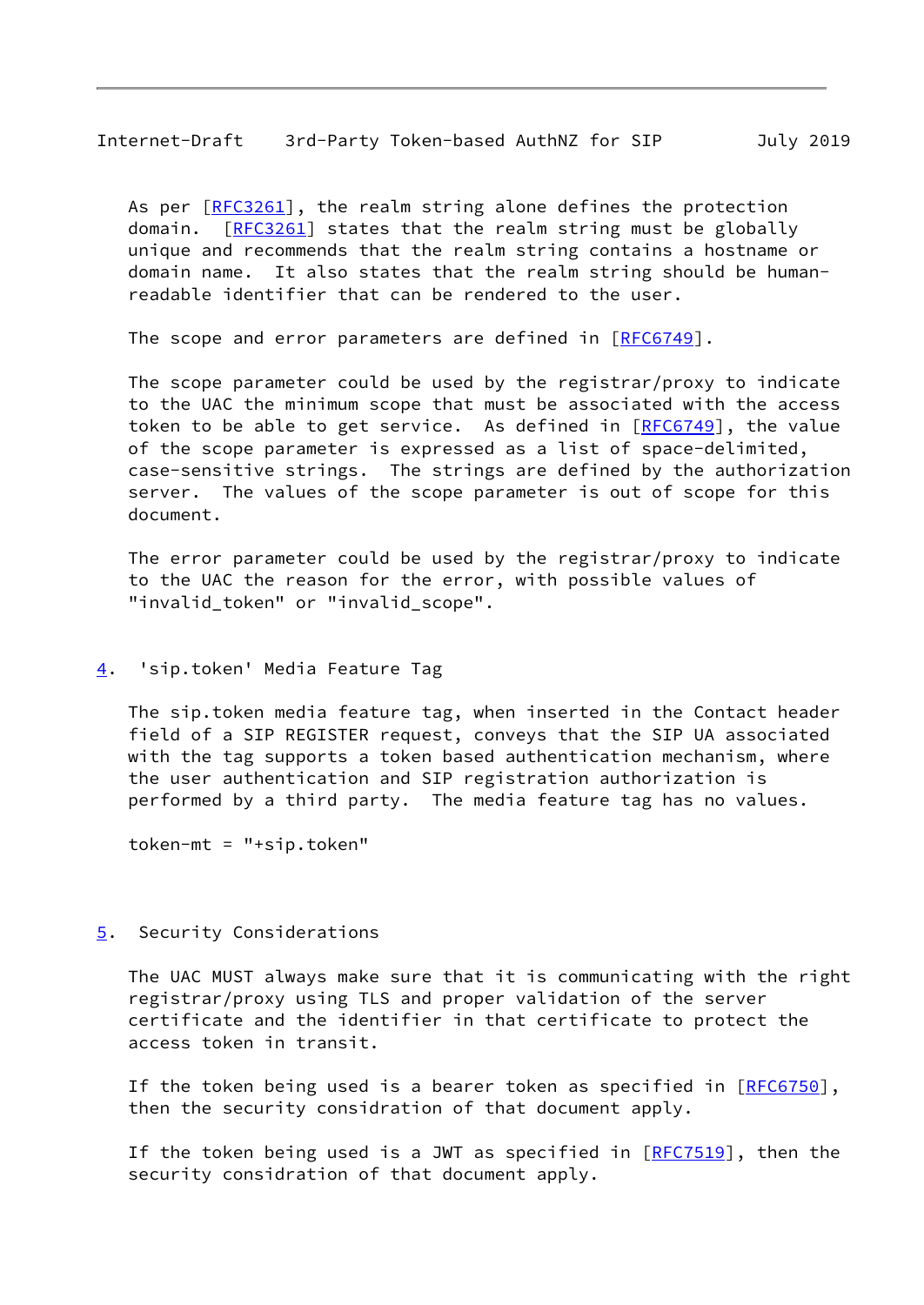<span id="page-10-1"></span>Internet-Draft 3rd-Party Token-based AuthNZ for SIP July 2019

- <span id="page-10-0"></span>[6](#page-10-0). IANA Considerations
- <span id="page-10-2"></span>[6.1](#page-10-2). SIP Media Feaure Tag

<span id="page-10-3"></span>[6.1.1](#page-10-3). sip.token

 This section defines a new media feature tag that extends the "SIP Media Feature Tag Registration Tree" subregistry [\[RFC3840](https://datatracker.ietf.org/doc/pdf/rfc3840)] under the "Media Feature Tags" registry ([https://www.iana.org/assignments/](https://www.iana.org/assignments/media-feature-tags) [media-feature-tags](https://www.iana.org/assignments/media-feature-tags)).

Media feature tag name: sip.token

 Summary of the media feature indicated by this feature tag: This media feature tag, when inserted in the Contact header field of a SIP REGISTER request, conveys that the SIP UA associated with the tag supports a token based authentication mechanism, where the user authentication and SIP registration authorization is performed by a third party.

Values appropriate for use with this feature tag: none

Related standards or documents: RFC XXXX

 Security considerations: This media feature tag does not introduce new security considerations, as it simply indicates support for a basic SIP feature. However, if an attacker manages to remove the media feature tag from a SIP REGISTER request, the SIP UA that inserted it might not be able to authenticate itself with the SIP registrar to which the SIP request is addressed, as the SIP registrar might not be aware that the SIP UA supports the feature associated with the media feature tag.

Contact: IESG (iesg@ietf.org)

<span id="page-10-4"></span>[7](#page-10-4). Acknowledgments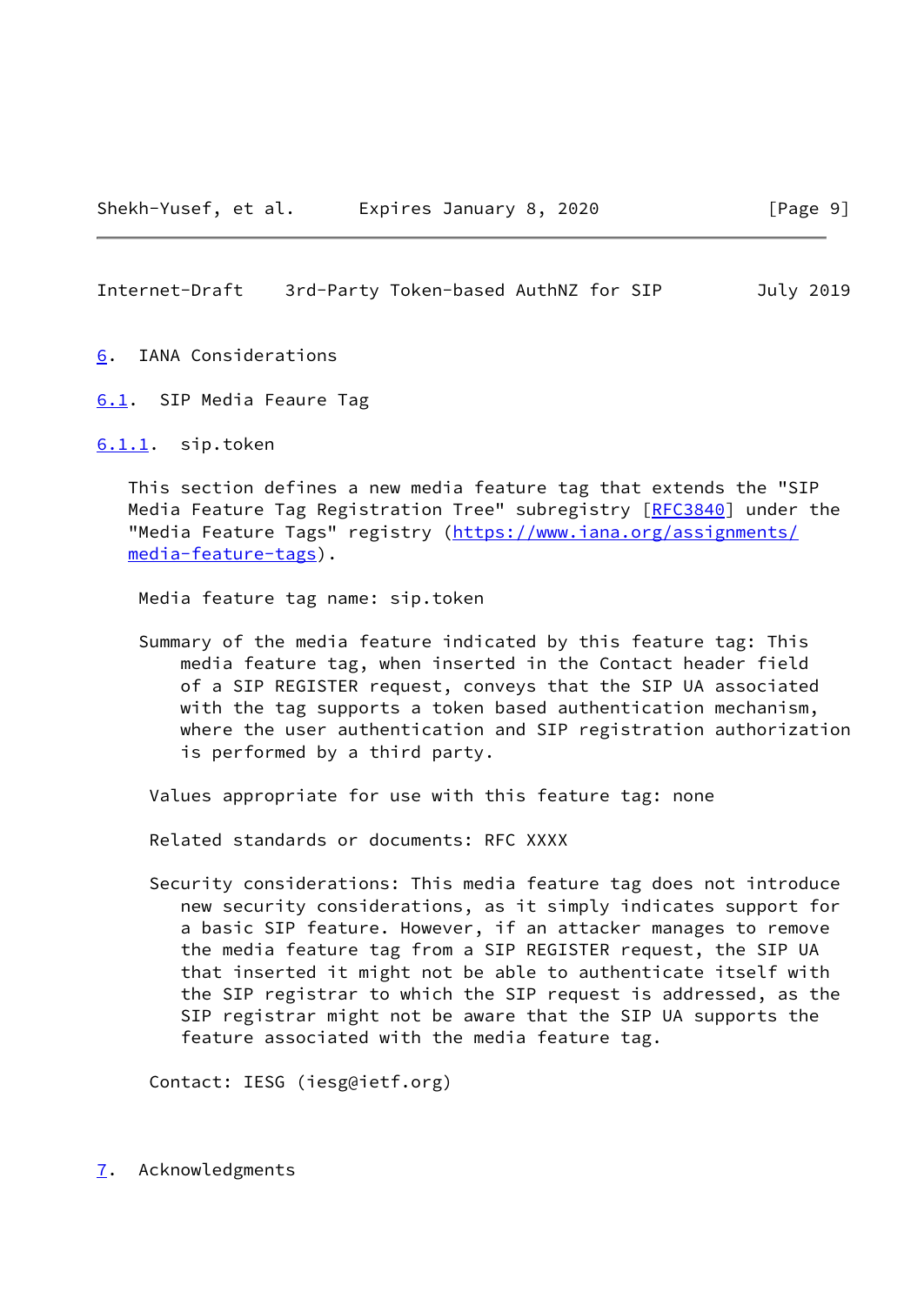The authors would also like to thank Paul Kyzivat for his reviews and feedback on this document.

 The authors would also like to thank the following for their review and feedback of the original document that was replaced with this document:

Shekh-Yusef, et al. Expires January 8, 2020 [Page 10]

<span id="page-11-1"></span>Internet-Draft 3rd-Party Token-based AuthNZ for SIP July 2019

 Andrew Allen, Martin Dolly, Keith Drage, Paul Kyzivat, Jon Peterson, Michael Procter, Roy Radhika, Matt Ryan, Ivo Sedlacek, Roman Shpount, Robert Sparks, Asveren Tolga, and Dale Worley.

- <span id="page-11-2"></span><span id="page-11-0"></span>[8](#page-11-0). Normative References
	- [OPENID] Sakimura, N., Bradley, J., Jones, M., de Medeiros, B., and C. Mortimore, "OpenID Connect Core 1.0", February 2014.
	- [RFC2119] Bradner, S., "Key words for use in RFCs to Indicate Requirement Levels", [BCP 14](https://datatracker.ietf.org/doc/pdf/bcp14), [RFC 2119](https://datatracker.ietf.org/doc/pdf/rfc2119), DOI 10.17487/RFC2119, March 1997, <[https://www.rfc-editor.org/info/rfc2119>](https://www.rfc-editor.org/info/rfc2119).
	- [RFC3261] Rosenberg, J., Schulzrinne, H., Camarillo, G., Johnston, A., Peterson, J., Sparks, R., Handley, M., and E. Schooler, "SIP: Session Initiation Protocol", [RFC 3261](https://datatracker.ietf.org/doc/pdf/rfc3261), DOI 10.17487/RFC3261, June 2002, <[https://www.rfc-editor.org/info/rfc3261>](https://www.rfc-editor.org/info/rfc3261).
	- [RFC3840] Rosenberg, J., Schulzrinne, H., and P. Kyzivat, "Indicating User Agent Capabilities in the Session Initiation Protocol (SIP)", [RFC 3840,](https://datatracker.ietf.org/doc/pdf/rfc3840) DOI 10.17487/RFC3840, August 2004, <[https://www.rfc-editor.org/info/rfc3840>](https://www.rfc-editor.org/info/rfc3840).
	- [RFC6749] Hardt, D., Ed., "The OAuth 2.0 Authorization Framework", [RFC 6749,](https://datatracker.ietf.org/doc/pdf/rfc6749) DOI 10.17487/RFC6749, October 2012, <[https://www.rfc-editor.org/info/rfc6749>](https://www.rfc-editor.org/info/rfc6749).

[RFC6750] Jones, M. and D. Hardt, "The OAuth 2.0 Authorization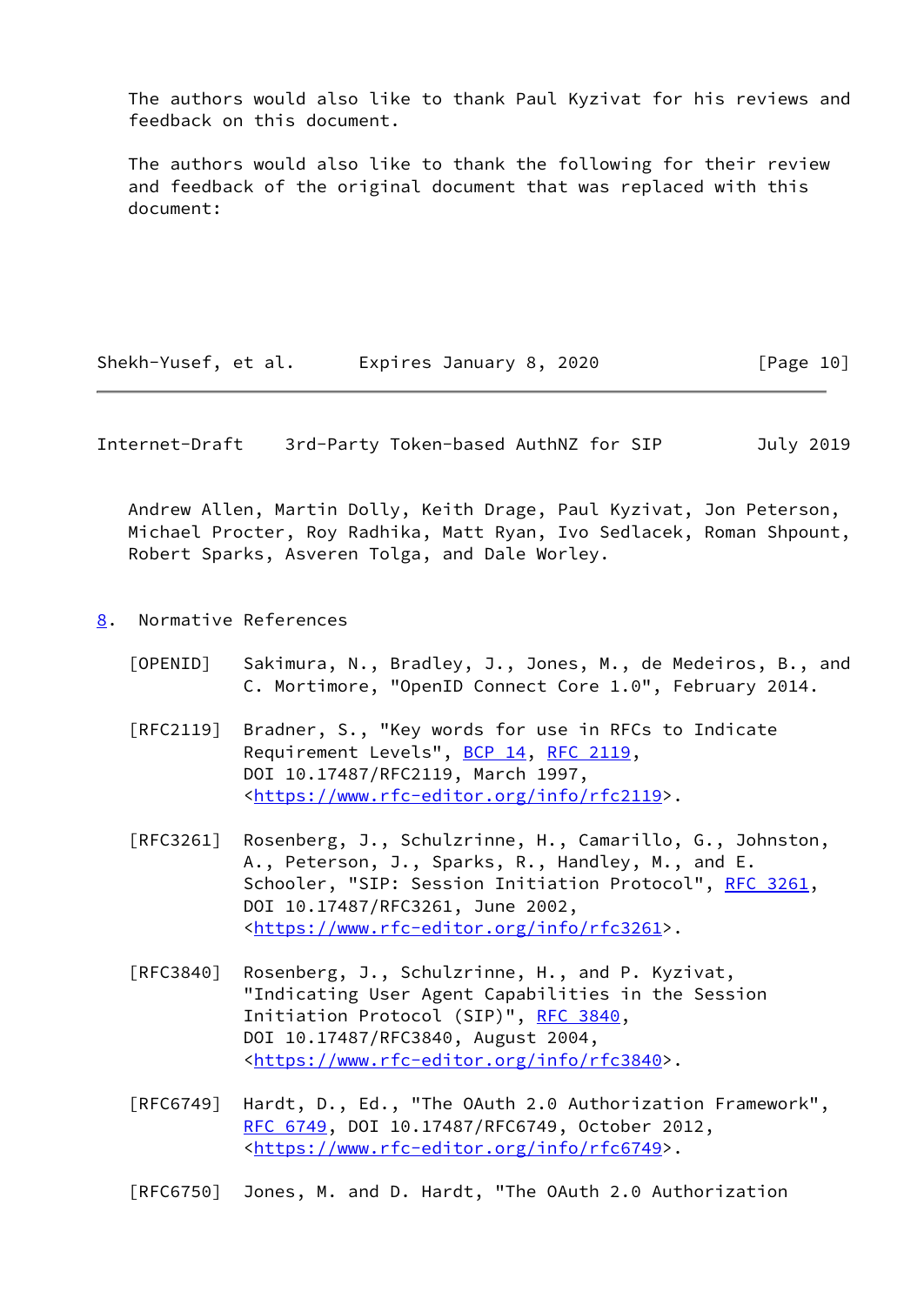Framework: Bearer Token Usage", [RFC 6750,](https://datatracker.ietf.org/doc/pdf/rfc6750) DOI 10.17487/RFC6750, October 2012, <[https://www.rfc-editor.org/info/rfc6750>](https://www.rfc-editor.org/info/rfc6750).

- [RFC7231] Fielding, R., Ed. and J. Reschke, Ed., "Hypertext Transfer Protocol (HTTP/1.1): Semantics and Content", [RFC 7231](https://datatracker.ietf.org/doc/pdf/rfc7231), DOI 10.17487/RFC7231, June 2014, <[https://www.rfc-editor.org/info/rfc7231>](https://www.rfc-editor.org/info/rfc7231).
- [RFC7519] Jones, M., Bradley, J., and N. Sakimura, "JSON Web Token (JWT)", [RFC 7519,](https://datatracker.ietf.org/doc/pdf/rfc7519) DOI 10.17487/RFC7519, May 2015, <[https://www.rfc-editor.org/info/rfc7519>](https://www.rfc-editor.org/info/rfc7519).

| Shekh-Yusef, et al. | Expires January 8, 2020 | [Page 11] |
|---------------------|-------------------------|-----------|
|---------------------|-------------------------|-----------|

- <span id="page-12-0"></span>Internet-Draft 3rd-Party Token-based AuthNZ for SIP July 2019
	- [RFC7523] Jones, M., Campbell, B., and C. Mortimore, "JSON Web Token (JWT) Profile for OAuth 2.0 Client Authentication and Authorization Grants", [RFC 7523](https://datatracker.ietf.org/doc/pdf/rfc7523), DOI 10.17487/RFC7523, May 2015, [<https://www.rfc-editor.org/info/rfc7523](https://www.rfc-editor.org/info/rfc7523)>.
	- [RFC7662] Richer, J., Ed., "OAuth 2.0 Token Introspection", [RFC 7662,](https://datatracker.ietf.org/doc/pdf/rfc7662) DOI 10.17487/RFC7662, October 2015, <[https://www.rfc-editor.org/info/rfc7662>](https://www.rfc-editor.org/info/rfc7662).

Authors' Addresses

 Rifaat Shekh-Yusef (editor) Avaya 425 Legget Drive Ottawa, Ontario Canada Phone: +1-613-595-9106 EMail: rifaat.ietf@gmail.com Christer Holmberg Ericsson Hirsalantie 11

Jorvas 02420